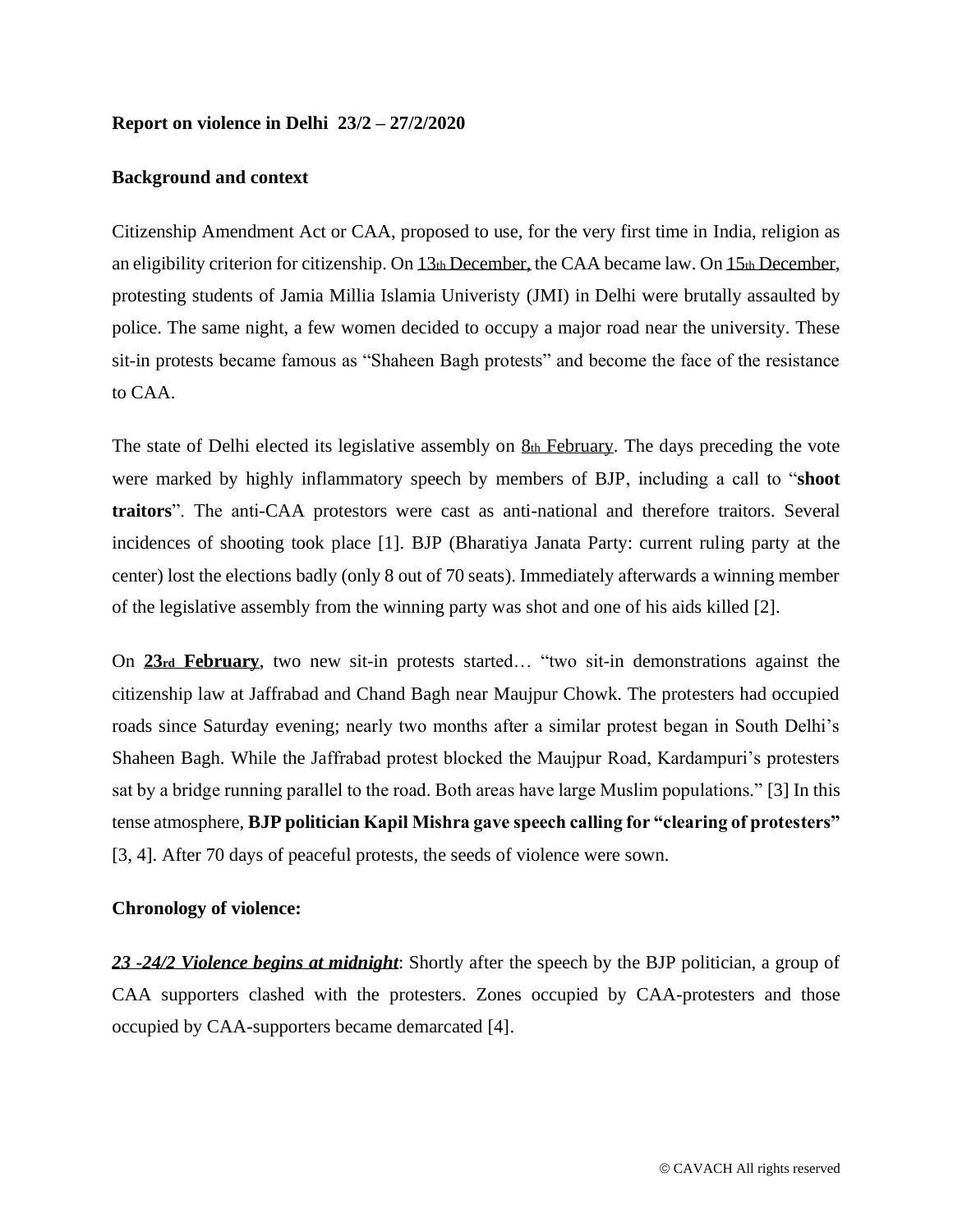**Monday 24/2**: After a tense but relatively calm night, "violence broke out again on Monday, spilling over into nearby neighbourhoods. In Bhajanpura, a petrol pump was [set afire.](https://www.indiatoday.in/india/story/bhajanpura-petrol-pump-fire-1649533-2020-02-24) In the evening, a market in Gokulpuri was set on fire as well. Throughout the day, there was stonepelting, and shops and homes were vandalised and torched in Maujpur and Jaffrabad. There were also reports of violence from the adjoining Karawal Nagar and Chand Bagh." [3]. Reports of gun fires came in. Police imposed section 144 which forbids assembly of more than 4 people at one spot. However, large mobs of mostly young men chanting Hindu slogans started confronting the gathered protesters and subsequently stones were thrown from both sides. The mob also vandalized shops and homes. The Hindu mob – identifiable as such because of Hindu symbols and flags as well as its slogans kept growing. People were called in from other areas. They made provocative speeches, claiming themselves as victims and the Muslims as aggressors. Police did little to stop them – on the contrary, some policemen were seen to assist this crowd – throwing teargas shells in the same direction as the crown pelted stones – that is to say towards the largely Muslim protesters [3,5,6,7]. Later that evening the crown started "checking" passing cars and autorickshaws, "marking" those who they "recognized" as Hindus. **At the end of the day, four people were dead**, including one police officer, and many injured including another police officer and a few journalists.

*Tuesday 25/2:* Violence continued overnight and the press reported seeing broken and burnt vehicles, burnt shops and vehicles still on fire [8]. The targeting was obvious from visuals coming in – including the incidence where a mosque was desecrated and a Hindu flag was planted [9]. It emerged that mosques were also attacked and burnt in Mustafabad were huts of poor working Muslim families were destroyed by masked thugs shouting "Jai Shri Ram" – a Hindu slogan. Hindu neighbours later testified that they were also intimidated [10].

Reports of police harassing victims [11,\*]. **End of the day reported 13 dead.**

## **Ground report from "The Wire"**

**[Arson Continues in Khajuri Khas, Biryani Shop Targeted:](https://vsx45j1n.r.us-west-2.awstrack.me/L0/https:%2F%2Fthewire.in%2Fcommunalism%2Fdelhi-violence-violence-continues-in-khajuri-khas-biryani-shop-targeted/2/010101707ca82195-76048e65-8c42-4035-a454-27a881ebe31d-000000/fyBiVS8wZDtaAeLKX_3X-Ay0XYo=151)** At a chowk underneath the highway in North East Delhi's Khajuri Khas, a mob shouting 'Jai Shri Ram' set buildings on fire on Tuesday afternoon, including a biryani shop. There was fire on either side of the highway. Large groups of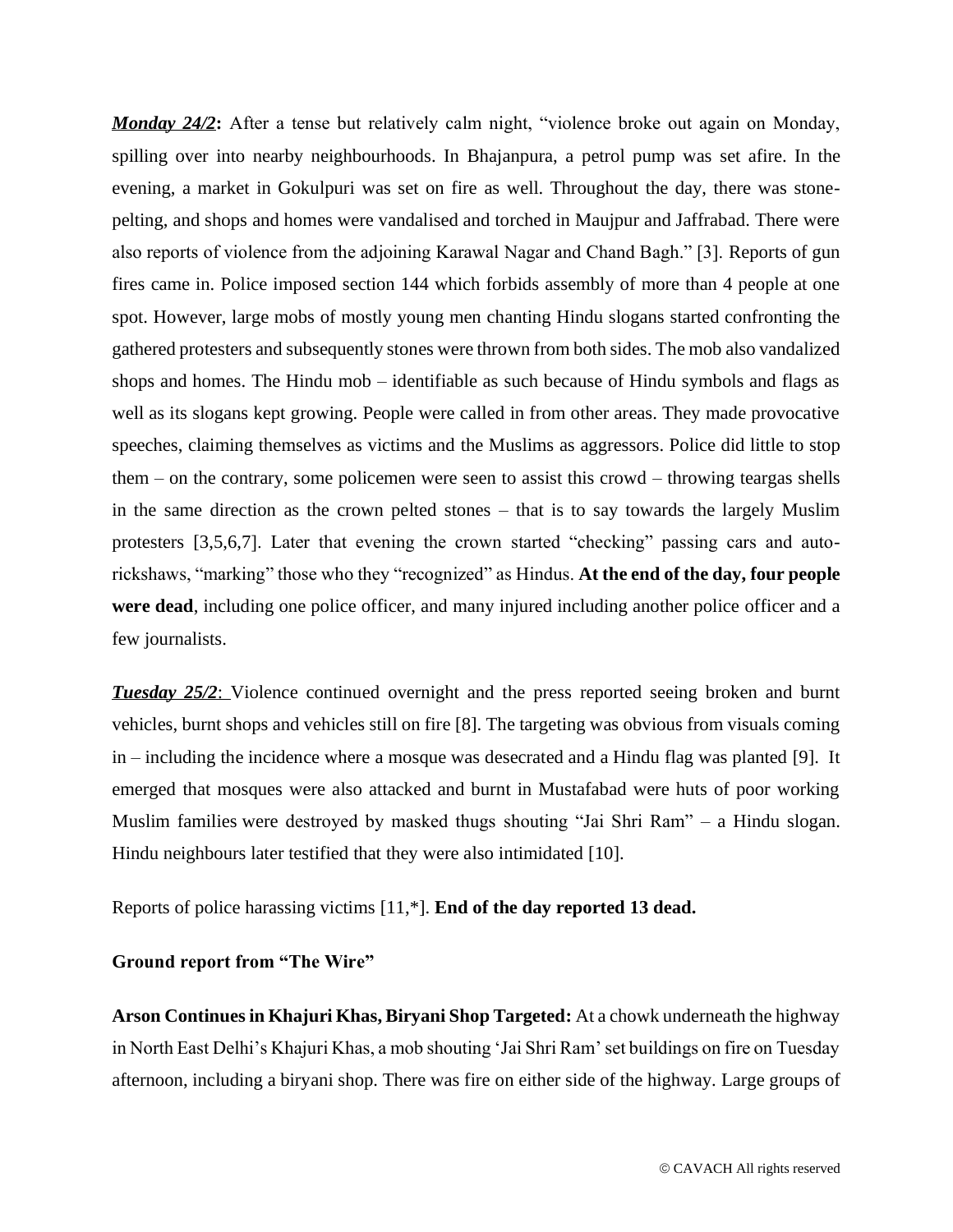men wielding sticks were patrolling the streets, repeating the 'Jai Shri Ram' slogan again and again. Right next to them were large groups of Delhi policemen – not stopping the violent mob, but offering them water to drink. While *The Wire*'s reporters were able to shoot videos of the buildings being set on fire, they were threatened, their phones snatched and the footage and photographs deleted. "*Tum toh humaare* Hindu *bhai ho, yeh sab kyun kar rahe ho*? (You are our Hindu brother, why are you doing all this?)" one of the men told a reporter while deleting footage from his phone.

**['We Burnt the Mazar Down': Hindutva Men Talk About the Violence They Unleashed](https://vsx45j1n.r.us-west-2.awstrack.me/L0/https:%2F%2Fthewire.in%2Fcommunalism%2Fdelhi-violence-hindutva-mazar-burnt/2/010101707ca82195-76048e65-8c42-4035-a454-27a881ebe31d-000000/giNh9Ak8SWIHenDEtuPrwpxPM2s=151)** The Wire's Srishti Srivastava met with a pro-government Hindutva mob and spoke to them about the violence and their modus operandi. They agreed to talk "if the camera is not focused on our (their) face". When asked who set fire to a mausoleum on Monday, an activist said, "We can even give you the names of those who did; we know them very well. Okay, we will not tell you. We have burnt it (the mausoleum); we all have burnt it. Keep the camera down. Not one person has burnt (it); we all have."

**[Mosque Set on Fire, Hanuman Flag Placed on Top](https://vsx45j1n.r.us-west-2.awstrack.me/L0/https:%2F%2Fthewire.in%2Fcommunalism%2Fdelhi-violence-mosque-set-on-fire-in-ashok-vihar-hanuman-flag-placed-on-top/2/010101707ca82195-76048e65-8c42-4035-a454-27a881ebe31d-000000/duoWi__Jfts9mOWWePzi5p4sUS4=151)** A mosque in was set on fire late on Tuesday afternoon, reports Naomi Barton. A mob shouting "Jai Shri Ram" and "Hinduon ka Hindustan" paraded around the burning mosque, and a Hanuman flag was placed on top of the structure. Shops within and around the masjid's compound, including a footwear shop, were being looted. Locals said that the looters are not residents of the area, which is predominantly Hindu but has few Muslim families. Though there were a few firefighters present at the site, police could not be seen.

**[14-Year-Old Boy Shot at in Kardam Puri, No Ambulance 'Allowed to Reach' Spot](https://vsx45j1n.r.us-west-2.awstrack.me/L0/https:%2F%2Fthewire.in%2Fcommunalism%2Fnorth-east-delhi-violence-boy-shot/2/010101707ca82195-76048e65-8c42-4035-a454-27a881ebe31d-000000/SdZqB1EN0_vKgBkrgi_QLoEjpD4=151)** Six hours after a 14-year-old Muslim boy was allegedly shot at by pro-government Hindutva activists in the Kardam Puri locality of Shahdara, no ambulance had reached him, report Naomi Barton and Avichal Dubey. The Wire's reporters found him slumped on his stomach, with locals attempting to offer relief with preliminary care. The boy, identified as Faizan, had not been a part of protests or clashes but had been in the area to drop off some items to an acquaintance.

**[Stone-Pelting, Arson Continues in Ghonda, Police Stand By](https://vsx45j1n.r.us-west-2.awstrack.me/L0/https:%2F%2Fthewire.in%2Fcommunalism%2Fdelhi-violence-ghonda-maujpur-arson-live/2/010101707ca82195-76048e65-8c42-4035-a454-27a881ebe31d-000000/ldF1llcsQm_enu3DSaia3IkhN5g=151)** Across the Ghoda area which is close to Maujpur, The Wire's Kabir Agarwal saw broken and burnt vehicles, burnt shops and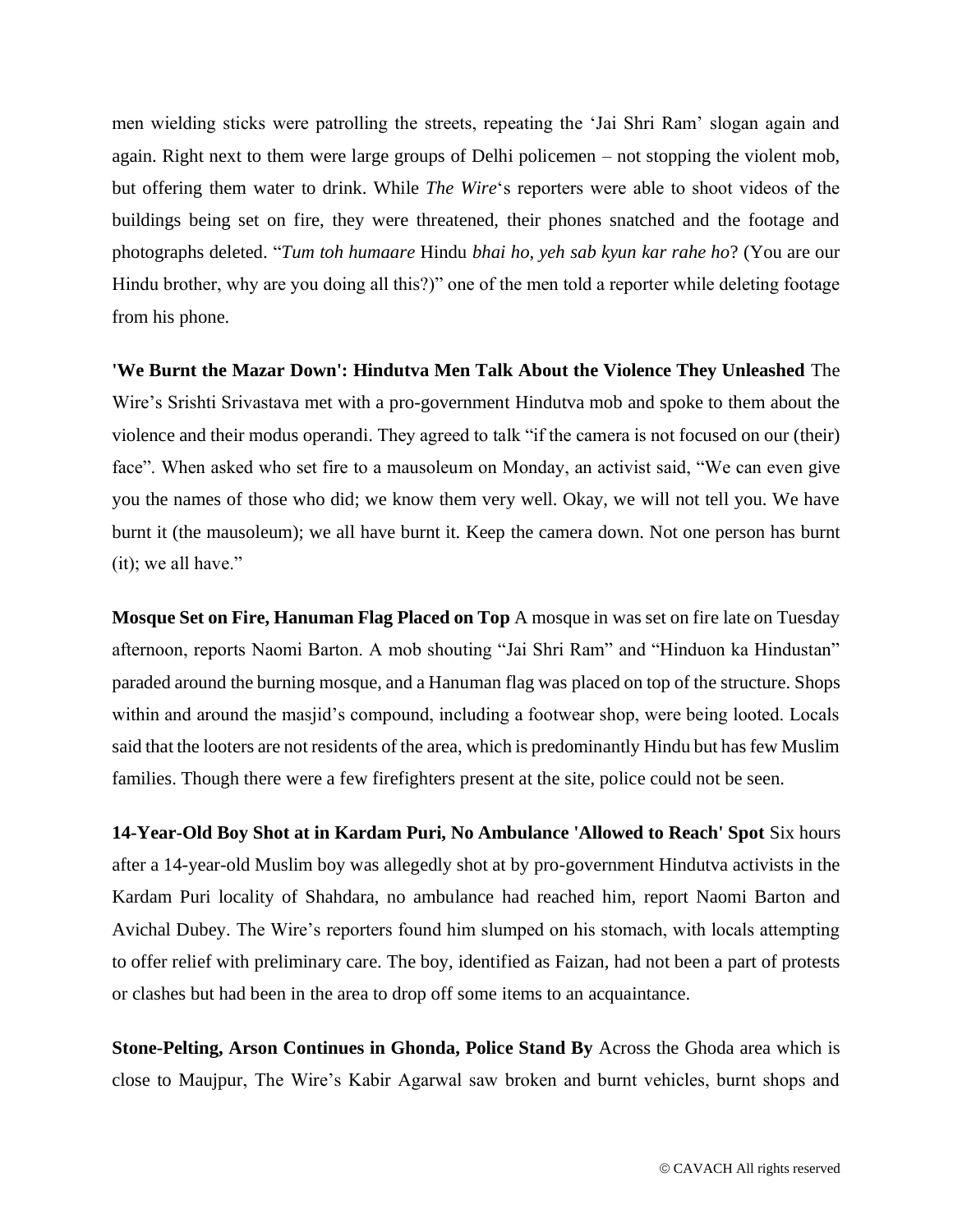vehicles still on fire. There were some policemen standing at the edge of the Hindu-majority area, but they did not intervene when vehicles were burning. Eyewitnesses said Monday's violence had continued overnight, and several shops were broken. "There was stone pelting in the area early this morning also," said a resident.

**Wednesday 26/2**: Violence continued throughout the night, death-toll increasing by the hour. ambulances denied access to injured, journalists attacked and challenged to prove they are hindus, children attacked, From The Wire: "At the Mustafabad-Brijpuri crossing, a mosque, named locally as Farooquiya masjid, which also functioned as a madrasa for orphans, had been set ablaze by a mob that rampaged through the colony on Tuesday evening. They claimed that many children were injured in the arson, while the maulana died of a bullet injury. Another imam of the masjid has been critically injured and is currently admitted at a government hospital." Court intervenes to allow passage of ambulances in midnight appeal [12]. Delhi effected area under curfew but tolls rise – unofficial death toll very high but officially 20, press under attack in Delhi [13]. While most victims have died of gun-shot wounds or due to severe beating, 85-year-old Akbari suffocates to death in a burning house, Cops assaulted ICLU lawyers, peace partially restored. **Death toll 27 at the end of the day**.

**Thursday 27/2**: Despite assurances of safety from the authorities, reports of attack on Muslims by the violent mob continue to emerge in social media. According to mainstream news, peace seems to have been restored but death toll continues to rise. Police beginning to file first information reports (FIRs) but many instances of targeting victims and Muslims in general [14]. **Deaths reported: 36 at the end of the day. No new confirmed report of violence.**

**Friday 28/2, Saturday 29/2**: Death toll continues to rise. **The count as of Saturday stands at 42**, bringing the total number of dead in CAA/NRC related violence and repression to 69 [15].

#### **Important points:**

1. **Injured denied medical aide** <https://thewire.in/category/politics/all> & [https://thewire.in/law/delhi-riots-give-injured-muslims-safe-passage-hc-directs-police-in](https://thewire.in/law/delhi-riots-give-injured-muslims-safe-passage-hc-directs-police-in-late-night-order)[late-night-order](https://thewire.in/law/delhi-riots-give-injured-muslims-safe-passage-hc-directs-police-in-late-night-order)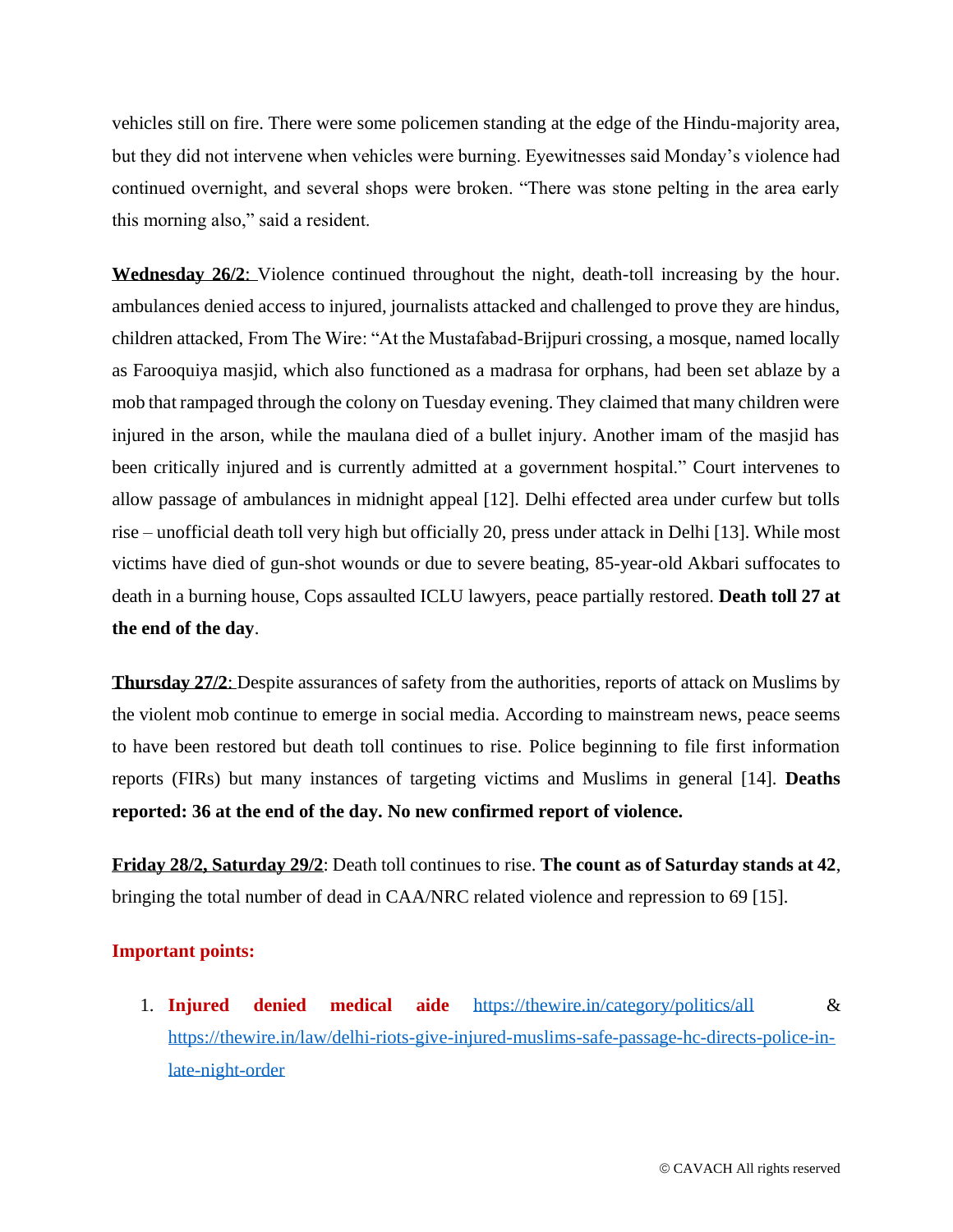- 2. **Press targeted** [https://timesofindia.indiatimes.com/city/delhi/are-you-hindu-or-muslim](https://timesofindia.indiatimes.com/city/delhi/are-you-hindu-or-muslim-toi-photojournalist-recounts-maujpur-horror/articleshow/74291844.cms)[toi-photojournalist-recounts-maujpur-horror/articleshow/74291844.cms](https://timesofindia.indiatimes.com/city/delhi/are-you-hindu-or-muslim-toi-photojournalist-recounts-maujpur-horror/articleshow/74291844.cms) [https://indianexpress.com/article/cities/delhi/delhi-violence-indian-express-journalist](https://indianexpress.com/article/cities/delhi/delhi-violence-indian-express-journalist-assaulted-caa-protest-6286843/)[assaulted-caa-protest-6286843/](https://indianexpress.com/article/cities/delhi/delhi-violence-indian-express-journalist-assaulted-caa-protest-6286843/) & [https://thewire.in/media/north-east-delhi-violence](https://thewire.in/media/north-east-delhi-violence-journalists)**[journalists](https://thewire.in/media/north-east-delhi-violence-journalists)**
- 3. **Children, pregnant women and health-care facilities not spared/targeted** <https://thewire.in/communalism/mustafabad-delhi-riots-ground-report> & [https://www.indiatoday.in/india/story/stones-pelted-petrol-bombs-hurled-nursing-home](https://www.indiatoday.in/india/story/stones-pelted-petrol-bombs-hurled-nursing-home-staff-narrates-how-rioters-vandalised-premises-during-delhi-violence-1650632-2020-02-27)[staff-narrates-how-rioters-vandalised-premises-during-delhi-violence-1650632-2020-02-](https://www.indiatoday.in/india/story/stones-pelted-petrol-bombs-hurled-nursing-home-staff-narrates-how-rioters-vandalised-premises-during-delhi-violence-1650632-2020-02-27) [27](https://www.indiatoday.in/india/story/stones-pelted-petrol-bombs-hurled-nursing-home-staff-narrates-how-rioters-vandalised-premises-during-delhi-violence-1650632-2020-02-27) & [https://www.firstpost.com/india/in-delhis-chandbagh-pregnant-woman-narrates](https://www.firstpost.com/india/in-delhis-chandbagh-pregnant-woman-narrates-ordeal-says-cops-beat-me-unconscious-was-out-to-pick-up-daughter-from-school-8084901.html)[ordeal-says-cops-beat-me-unconscious-was-out-to-pick-up-daughter-from-school-](https://www.firstpost.com/india/in-delhis-chandbagh-pregnant-woman-narrates-ordeal-says-cops-beat-me-unconscious-was-out-to-pick-up-daughter-from-school-8084901.html)[8084901.html](https://www.firstpost.com/india/in-delhis-chandbagh-pregnant-woman-narrates-ordeal-says-cops-beat-me-unconscious-was-out-to-pick-up-daughter-from-school-8084901.html)
- 4. **Police neutrality in doubt, torture alleged** [https://scroll.in/article/954538/two-anti-caa](https://scroll.in/article/954538/two-anti-caa-activists-arrested-by-delhi-police-were-tortured-in-custody-allege-family-members)[activists-arrested-by-delhi-police-were-tortured-in-custody-allege-family-members](https://scroll.in/article/954538/two-anti-caa-activists-arrested-by-delhi-police-were-tortured-in-custody-allege-family-members) & <https://thewire.in/communalism/tahir-hussain-aap-fir-delhi-riot>
- 5. **Independence of judiciary in doubt:** [https://www.bbc.com/news/world-asia-india-](https://www.bbc.com/news/world-asia-india-51644861)[51644861](https://www.bbc.com/news/world-asia-india-51644861) <https://thewire.in/law/delhi-high-court-hate-speech>

# **References**:

[1]<https://www.bbc.com/news/world-asia-india-51308376> & [https://www.ndtv.com/india](https://www.ndtv.com/india-news/firing-at-delhis-shaheen-bagh-no-reports-of-injuries-so-far-2173268)[news/firing-at-delhis-shaheen-bagh-no-reports-of-injuries-so-far-2173268](https://www.ndtv.com/india-news/firing-at-delhis-shaheen-bagh-no-reports-of-injuries-so-far-2173268) <https://thewire.in/communalism/shaheen-bagh-shooting> & [https://www.indiatoday.in/india/story/jamia-milia-islamia-gate-5-firing-caa-shaheen-bagh-](https://www.indiatoday.in/india/story/jamia-milia-islamia-gate-5-firing-caa-shaheen-bagh-1642661-2020-02-03)[1642661-2020-02-03](https://www.indiatoday.in/india/story/jamia-milia-islamia-gate-5-firing-caa-shaheen-bagh-1642661-2020-02-03)

[2] [https://scroll.in/latest/952872/one-volunteer-dead-after-shots-fired-at-aap-mla-naresh-yadav](https://scroll.in/latest/952872/one-volunteer-dead-after-shots-fired-at-aap-mla-naresh-yadav-says-party)[says-party](https://scroll.in/latest/952872/one-volunteer-dead-after-shots-fired-at-aap-mla-naresh-yadav-says-party)

[3] [https://www.newslaundry.com/2020/02/25/this-is-hindu-awakening-what-exactly-happened](https://www.newslaundry.com/2020/02/25/this-is-hindu-awakening-what-exactly-happened-in-north-east-delhi-over-the-past-two-days)[in-north-east-delhi-over-the-past-two-days](https://www.newslaundry.com/2020/02/25/this-is-hindu-awakening-what-exactly-happened-in-north-east-delhi-over-the-past-two-days)

[4]<https://www.nytimes.com/2020/02/26/world/asia/delhi-riots-kapil-mishra.html>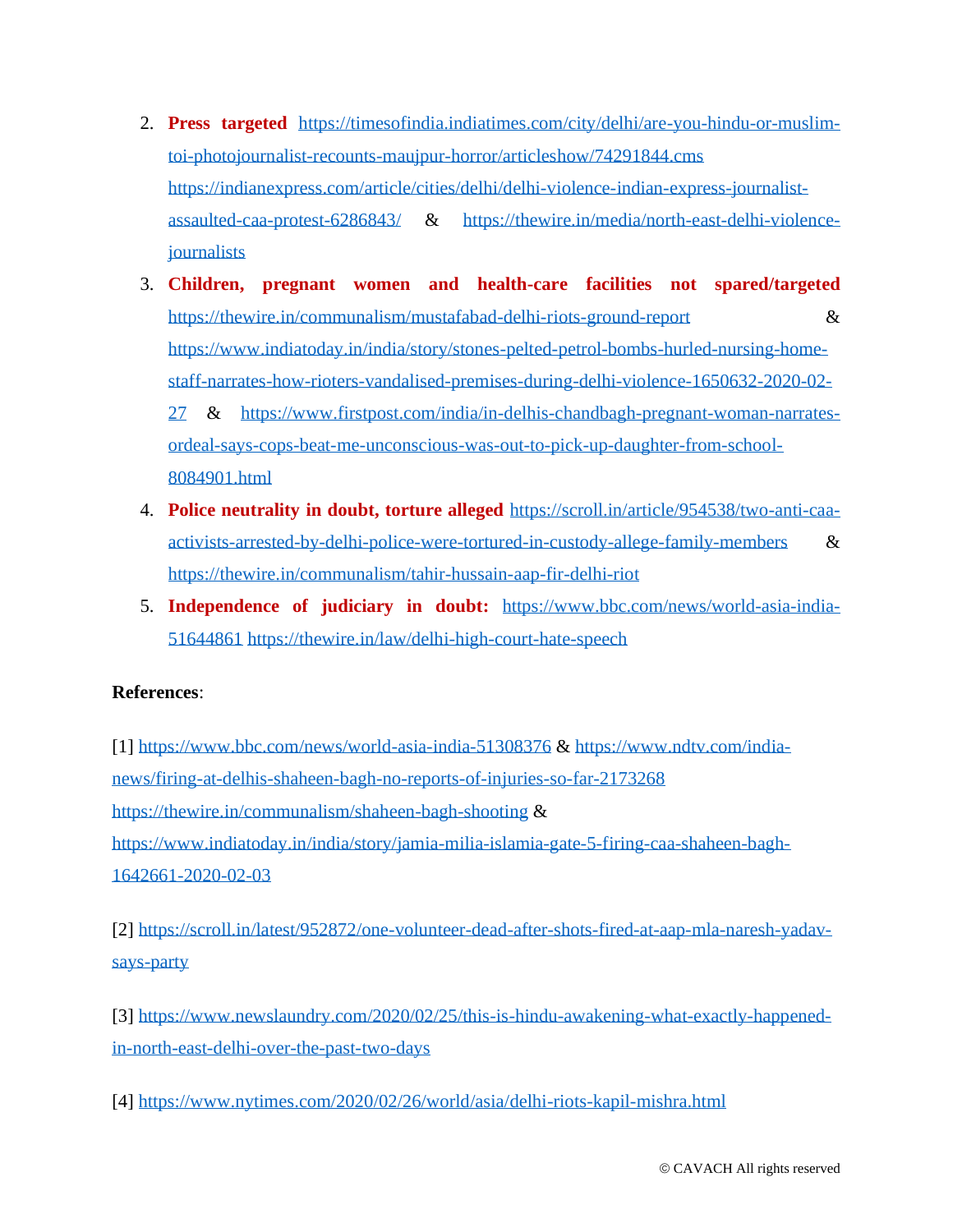[5] [https://www.thequint.com/news/politics/jaffrabad-maujpur-caa-protests-communal-violence](https://www.thequint.com/news/politics/jaffrabad-maujpur-caa-protests-communal-violence-kapil-mishra)[kapil-mishra](https://www.thequint.com/news/politics/jaffrabad-maujpur-caa-protests-communal-violence-kapil-mishra)

[6] [https://scroll.in/latest/954139/delhi-fresh-clashes-erupt-between-pro-and-anti-caa-groups-in](https://scroll.in/latest/954139/delhi-fresh-clashes-erupt-between-pro-and-anti-caa-groups-in-maujpur-two-metro-stations-closed)[maujpur-two-metro-stations-closed](https://scroll.in/latest/954139/delhi-fresh-clashes-erupt-between-pro-and-anti-caa-groups-in-maujpur-two-metro-stations-closed)

[7]<https://thewire.in/communalism/ground-report-war-zone-in-north-east-delhi>

[8] https://thewire.in/category/politics/all

[9] [https://thewire.in/communalism/delhi-violence-mosque-set-on-fire-in-ashok-vihar-hanuman](https://thewire.in/communalism/delhi-violence-mosque-set-on-fire-in-ashok-vihar-hanuman-flag-placed-on-top)[flag-placed-on-top](https://thewire.in/communalism/delhi-violence-mosque-set-on-fire-in-ashok-vihar-hanuman-flag-placed-on-top)

[10]<https://thewire.in/communalism/narendra-modi-delhi-riots-mob-violence-bjp> & <https://thewire.in/communalism/in-photos-masjid-set-on-fire-in-mustafabad-during-delhi-riots> & [https://thewire.in/communalism/how-men-shouting-jai-shri-ram-started-fired-in-mustafabads](https://thewire.in/communalism/how-men-shouting-jai-shri-ram-started-fired-in-mustafabads-muslim-jhuggis)[muslim-jhuggis](https://thewire.in/communalism/how-men-shouting-jai-shri-ram-started-fired-in-mustafabads-muslim-jhuggis)

[11] [https://www.thequint.com/news/india/video-verification-delhi-cops-forcing-men-to-sing](https://www.thequint.com/news/india/video-verification-delhi-cops-forcing-men-to-sing-national-anthem)[national-anthem](https://www.thequint.com/news/india/video-verification-delhi-cops-forcing-men-to-sing-national-anthem) \* One of these men would later die of the bullet injuries he had already received at the time of alleged torture: [https://www.ndtv.com/delhi-news/delhi-violence-man-lying-on](https://www.ndtv.com/delhi-news/delhi-violence-man-lying-on-delhi-road-forced-to-sing-national-anthem-on-video-dies-2187591?pfrom=home-bigstory)[delhi-road-forced-to-sing-national-anthem-on-video-dies-2187591?pfrom=home-bigstory](https://www.ndtv.com/delhi-news/delhi-violence-man-lying-on-delhi-road-forced-to-sing-national-anthem-on-video-dies-2187591?pfrom=home-bigstory)

[12] <https://thewire.in/communalism/ground-report-war-zone-in-north-east-delhi>

[13] [https://timesofindia.indiatimes.com/city/delhi/are-you-hindu-or-muslim-toi-photojournalist](https://timesofindia.indiatimes.com/city/delhi/are-you-hindu-or-muslim-toi-photojournalist-recounts-maujpur-horror/articleshow/74291844.cms)[recounts-maujpur-horror/articleshow/74291844.cms](https://timesofindia.indiatimes.com/city/delhi/are-you-hindu-or-muslim-toi-photojournalist-recounts-maujpur-horror/articleshow/74291844.cms) & [https://indianexpress.com/article/cities/delhi/delhi-violence-indian-express-journalist-assaulted](https://indianexpress.com/article/cities/delhi/delhi-violence-indian-express-journalist-assaulted-caa-protest-6286843/)[caa-protest-6286843/](https://indianexpress.com/article/cities/delhi/delhi-violence-indian-express-journalist-assaulted-caa-protest-6286843/)

[14] <https://thewire.in/communalism/tahir-hussain-aap-fir-delhi-riot> & [https://scroll.in/article/954538/two-anti-caa-activists-arrested-by-delhi-police-were-tortured-in](https://scroll.in/article/954538/two-anti-caa-activists-arrested-by-delhi-police-were-tortured-in-custody-allege-family-members)[custody-allege-family-members](https://scroll.in/article/954538/two-anti-caa-activists-arrested-by-delhi-police-were-tortured-in-custody-allege-family-members)